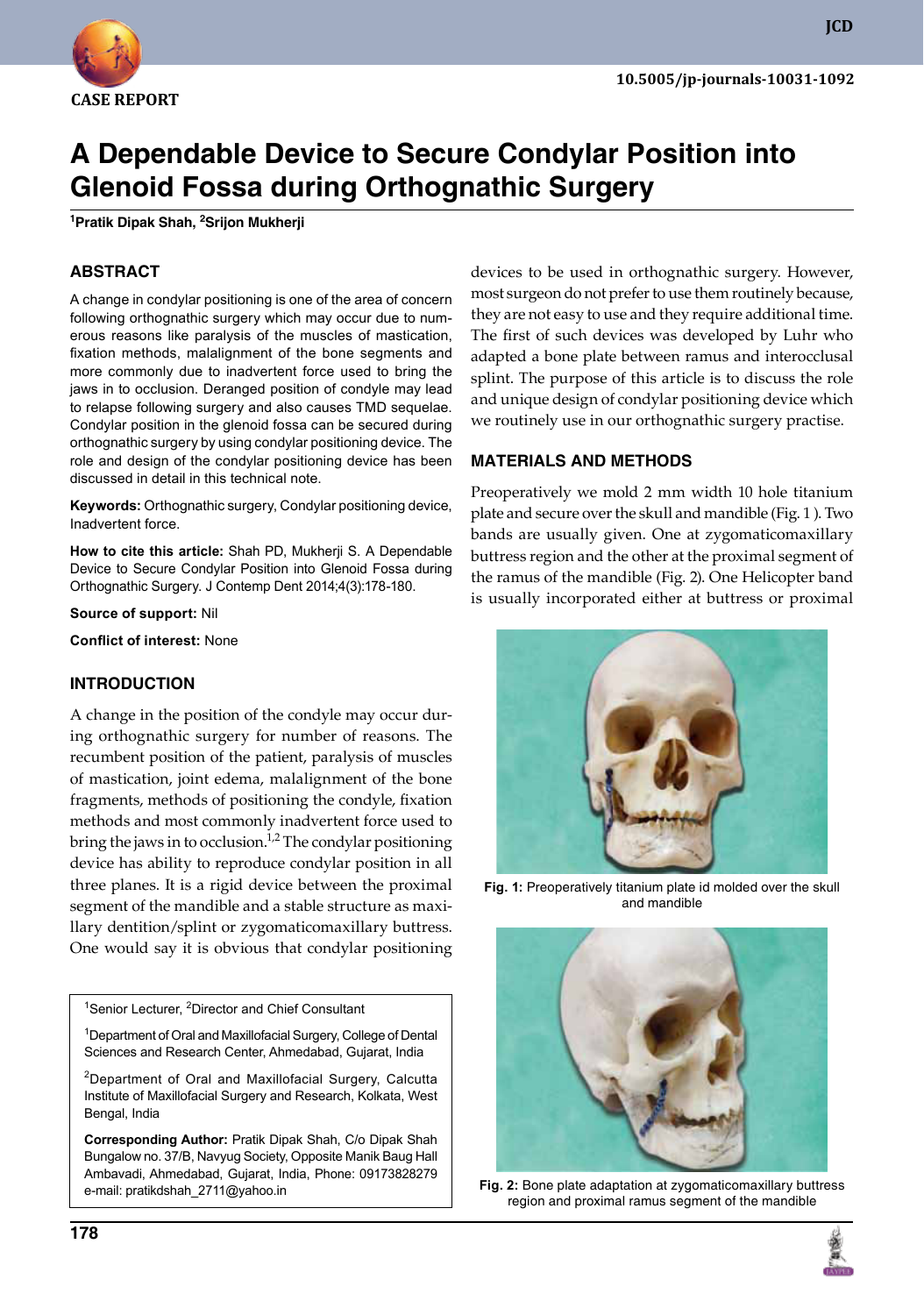ramal segment region (Fig. 3). Same design is transferred over the patient while performing orthognathic surgery. Before beginning with the osteotomy, patient's jaws are brought in to a centric occlusion using acrylic wayfer which is prepared preoperatively. After bringing the jaws in to centric relation maxillomandibular fixation is performed using tie wires. Once occlusion is achieved in centric relation, it is made sure that condyles are in the glenoid fossa. Then molded titanium plate is secured over the zygomaticomaxillary buttress region and proximal ramal segment of the mandible with minor modifications for precise adaptation. After that bone plate is removed and osteotomy is performed. Once distal segments of the jaws are brought into desired position after placing prefabricated acrylic splint, maxillomandibular fixation is performed. Again the same molded plate is secured to previously drilled holes before fixing the distal and proximal segments with miniplates and it is made sure that condyles are within the glenoid fossa.

 A 19-year-old female patient reported to Calcutta Institute of maxillofacial Surgery during the year june 2014 with complain of flattening of face. Patient had already undergone presurgical orthodontics. After cephalometric analysis, model analysis and clinical examination, treatment plan was established to perform high level Le Fort I advancement osteotomy. Bone plate was molded over the skull preoperatively and same design was transferred over the patient during surgery. Bone plate was secured before beginning of osteotomy and then removed. After Le Fort 1 advancement again bone plate was secured to previously drilled holes (Fig. 4).

## **ReSulTS**

Postoperatively, there were no significant changes in the occlusion which clearly indicates condyles were within the glenoid fossa.

#### **DISCuSSIOn**

Studies have shown, with autorotation of the mandible after superior maxillary repositioning, the mandibular condyles were positioned more posteriorly in to glenoid fossa.3,4 Tuinzing and Swart, studying dry mandibles showed that intercondylar distance decreased with bilateral sagittal ramus osteotomy to move the mandible backwards and increased when the mandible was advanced also using dry specimens, showed that condylar displacement tends to occur more frequently with screw fixation than with wire osteosynthesis after sagittal ramus osteotomy.<sup>5</sup> In 1972 Mcmillen concluded that the muscles, especially the mandibular elevators are important in seating the condyles into their fossae. With paralysis of these muscles, the condyles could drop vertically out of fossae, and this allowed the mandible to be positioned more posteriorly. Posterior displacement of the condyle has been cited as an etiological factor in the development of Temporomandibular joint dysfunction syndrome.<sup>6-8</sup> Renzi et al used condylar positioning device in 15 patients who underwent Le Fort osteotomy and bilateral sagittal split osteotomy for correction of dentalskeletal class III and found change in condylar position of more than 2 mm or 2º were not found in any of the patient while other group consisting of 15 patients who underwent surgery without use of condylar repositioning device, change in condylar position between 2 and 4 mm and between 2 and  $4^{\circ}$  were observed in 6 patients.<sup>9</sup>

 Distraction of the condyle from the fossa during surgery consistently causes relapse, which is usually immediate, irrespective of the method of fixation used. This relapse can be prevented using Bone plate which is shown above.

 Condylar positioning device should be used in Le Fort osteotomies, bilateral sagittal split osteotomy and bimaxillary osteotomies. While securing the condylar



**Fig. 3:** Helicopter band incorporation in plate design



**Fig. 4:** Preoperatively molded plate transferred over the patient in le fort 1 advancement osteotomy